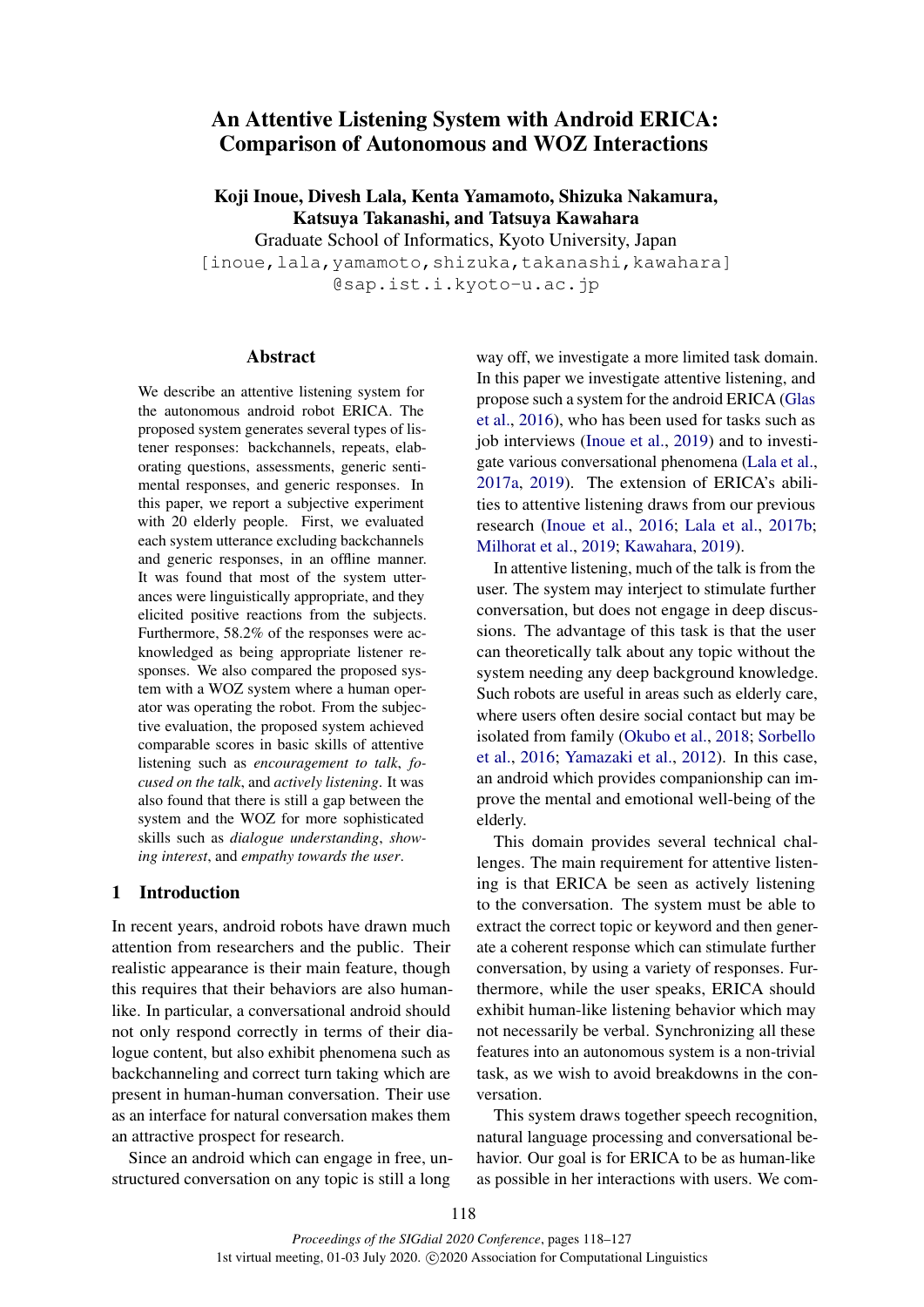<span id="page-1-0"></span>

Figure 1: Architecture of a spoken dialogue system for android ERICA

pare an autonomous system to one which is controlled by a Wizard of Oz (WOZ) operator, and see how close we are to achieving human-like attentive listening.

The main contribution of this paper is a fully autonomous android attentive listener. We also report our user study which compares it to a WOZ system. The outcomes of this study will be used to guide further work in the domain of conversational androids.

# 2 Attentive listening system

We now describe the attentive listening system for the android robot ERICA. The whole architecture of the system is illustrated in Figure [1.](#page-1-0) First, we explain the speech processing module as the input. We then explain how to generate listener responses, followed by other necessary conversational components such as turn-taking and speech synthesis. A dialogue example can be found in Appendix [A.](#page-9-2) Note that although the following processing is implemented in the Japanese language, the fundamental ideas are language-independent.

# 2.1 Speech processing

We use a 16-channel microphone array for automatic speech recognition (ASR) and extraction of prosodic features. Based on the multi-channel audio signals, sound source localization is conducted by multiple signal classification (MUSIC) [\(Ishi](#page-8-9) [et al.,](#page-8-9) [2016\)](#page-8-9) and the direction of the audio is compared with human positions tracked by a Kinect v2 depth camera. If the sound source direction overlaps with the position of a person, enhancement of the audio is conducted and the enhanced speech is fed into an ASR system. The ASR system is implemented by an end-to-end deep neural network model (subword unit). Prosodic information including fundamental frequency (F0) and power is also extracted from the enhanced speech at 100Hz.

<span id="page-1-1"></span>

Figure 2: Architecture of listener response generation

#### 2.2 Listener response generation

It is important for attentive listening to generate a variety of listener responses and then select an appropriate one to elicit more utterances from the user. In attentive listening, it is desirable for listener responses to express both understandings of user utterances and empathy towards users. Several attempts to implement artificial attentive listeners have been made so far (Schröder et al., [2012;](#page-8-10) [De-](#page-8-11)[Vault et al.,](#page-8-11) [2014;](#page-8-11) [Han et al.,](#page-8-12) [2015;](#page-8-12) [Johansson et al.,](#page-8-13) [2016\)](#page-8-13). Our proposed attentive listening system generates backchannels, repeats, elaborating questions, assessments, generic sentimental responses, generic responses, and backup questions. Excluding backup questions, these responses do not depend on specific dialogue domains, meaning response generation is domain-independent. We now explain how the system generates each response and the selection of the final response.

#### Backchannels

The system generates backchannels such as "*yeah*" in English and "*un*" in Japanese. Backchannels play an important role in attentive listening in order to make users continue to talk and also to express listener attention and interest in the conversation.

There have been many works on automatic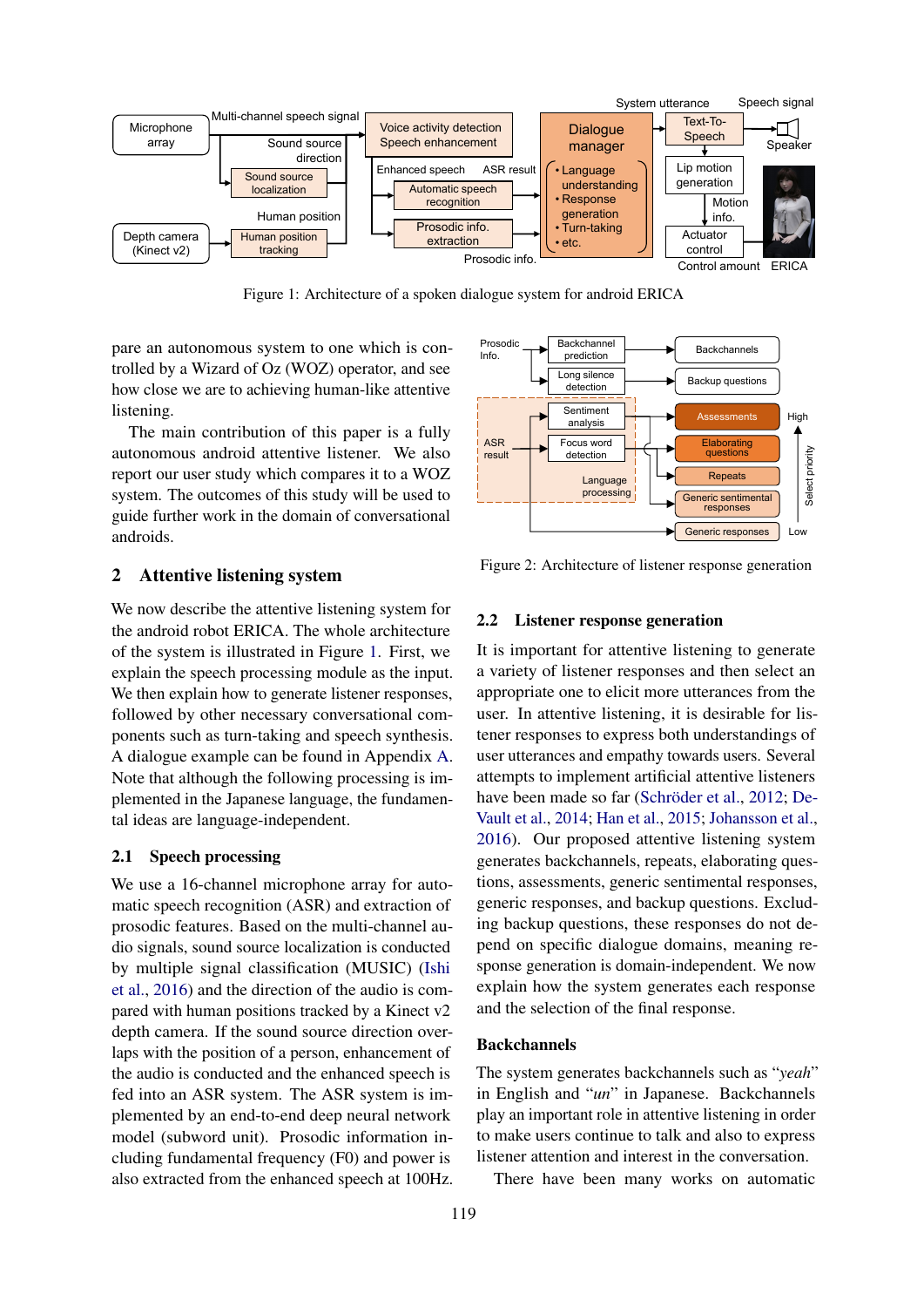backchannel generation, with most using prosodic features [\(Ward and Tsukahara,](#page-9-3) [2000;](#page-9-3) [Morency](#page-8-14) [et al.,](#page-8-14) [2008;](#page-8-14) [Ozkan et al.,](#page-8-15) [2010;](#page-8-15) [Truong et al.,](#page-9-4) [2010;](#page-9-4) [Kawahara et al.,](#page-8-16) [2016\)](#page-8-16). In our system, we use a logistic regression model that predicts if the system should utter a backchannel within the next 500 milliseconds. This prediction is continuously made every 100 milliseconds during the user's turn. Input features are prosodic information consisting of the statistics (e.g., mean, maximum, minimum, and range) of the F0 and power of the user's speech signal. This continuous prediction makes it possible to generate and utter backchannels during the utterances of the user, making the dialogue more smooth and natural. The backchannel form is determined based on a distribution observed in our attentive listening dialogue corpus, since continuous prediction of backchannel forms is much more difficult. In our system, the backchannels forms are "*un*", "*un un*", and "*un un un*". In Japanese, the use of many repeating backchannels represents the stronger reaction of listeners.

# Repeats

For this response, the system extracts a focus word from a user utterance and repeats it. This is expected to express understanding of the dialogue. We use a simple rule to extract a focus word, defining it as the latest noun or adjective in a user utterance. For example, if a user says "*I went to Paris to visit a museum*", the system response would be "*A museum*". If there are several continuous nouns, they are regarded as a compound word and are considered as the focus word. If the ASR confidence score of the focus word is lower than a threshold, the system ignores this to avoid errors caused by ASR.

# Elaborating questions

If the extracted focus word can be extended to elicit more dialogue about a topic, an elaborating question is generated. Generating the proper elaborating question not only extends the dialogue but also expresses deeper understanding of the dialogue. The system generates a question by concatenating the focus word with interrogatives such as *which*, *when*, and *what*. In total, we use 11 types of interrogatives as candidates. For example, if a user says "*I went to Paris to visit a museum*", the focus word would be "*a museum*" and the elaborating question would be "*Which museum?*". To select the proper interrogative, the system refers to bigram probabilities

of all possible pairs and selects the interrogative that has the highest probability with the focus word. The probability must also be higher than a fixed threshold. If all bigram probabilities are lower than the threshold, no elaborating question is generated. Bigram probabilities are calculated in advance by using large-scale language corpora. In our case, we use the balanced corpus of contemporary written Japanese  $(BCCWJ)^1$  $(BCCWJ)^1$ .

#### **Assessments**

If a user utterance contains a positive or negative sentiment, the system utterance reflects this by using an assessment response. This emotional response is expected to express empathy towards users. We first conduct sentiment analysis of a user utterance by using two kinds of Japanese sentiment dictionaries  $23$  $23$  where positive and negative words (phrases) are defined. Since sentiment responses strongly depend on the dialogue context, the dictionaries should focus on precision rather than the coverage. Therefore, we ensure that words in the dictionary are robust in terms of correctly determining the sentiment, even though the number of words is comparatively small. The system determines the sentiment of the current user utterance as positive, negative, or neutral by referring to a sentiment score of each word. If the utterance contains both positive and negative scores, the majority sentiment is used. Similar to focus word detection, if the ASR score of a word is lower than a threshold, then the corresponding sentiment score is ignored. The assessment response is selected according to the estimated sentiment of the user utterance. A positive sentiment leads to system responses such as "*That is good (*いいですね*)*" or "*That is nice (*素敵ですね*)*", and negative sentiment leads to responses such as "*That is bad (*残念でしたね*)*" or "*That is hard (*大変ですね*)*". If no sentimental words were found, this module does not output any responses.

#### Generic responses

The system prepares generic responses because the above-mentioned responses are not always generated. Generic responses are "*I see (*そうですか*)*" or "*I got it (*なるほど*)*". These responses can be used for any dialogue context. If the user utterance

<span id="page-2-0"></span><sup>&</sup>lt;sup>1</sup>https://pj.ninjal.ac.jp/corpus [center/bccwj/](https://pj.ninjal.ac.jp/corpus_center/bccwj/)

<span id="page-2-1"></span><sup>2</sup>[https://www.gsk.or.jp/catalog/](https://www.gsk.or.jp/catalog/gsk2011-c/) [gsk2011-c/](https://www.gsk.or.jp/catalog/gsk2011-c/)

<span id="page-2-2"></span><sup>3</sup><http://www.jnlp.org/SNOW/D18>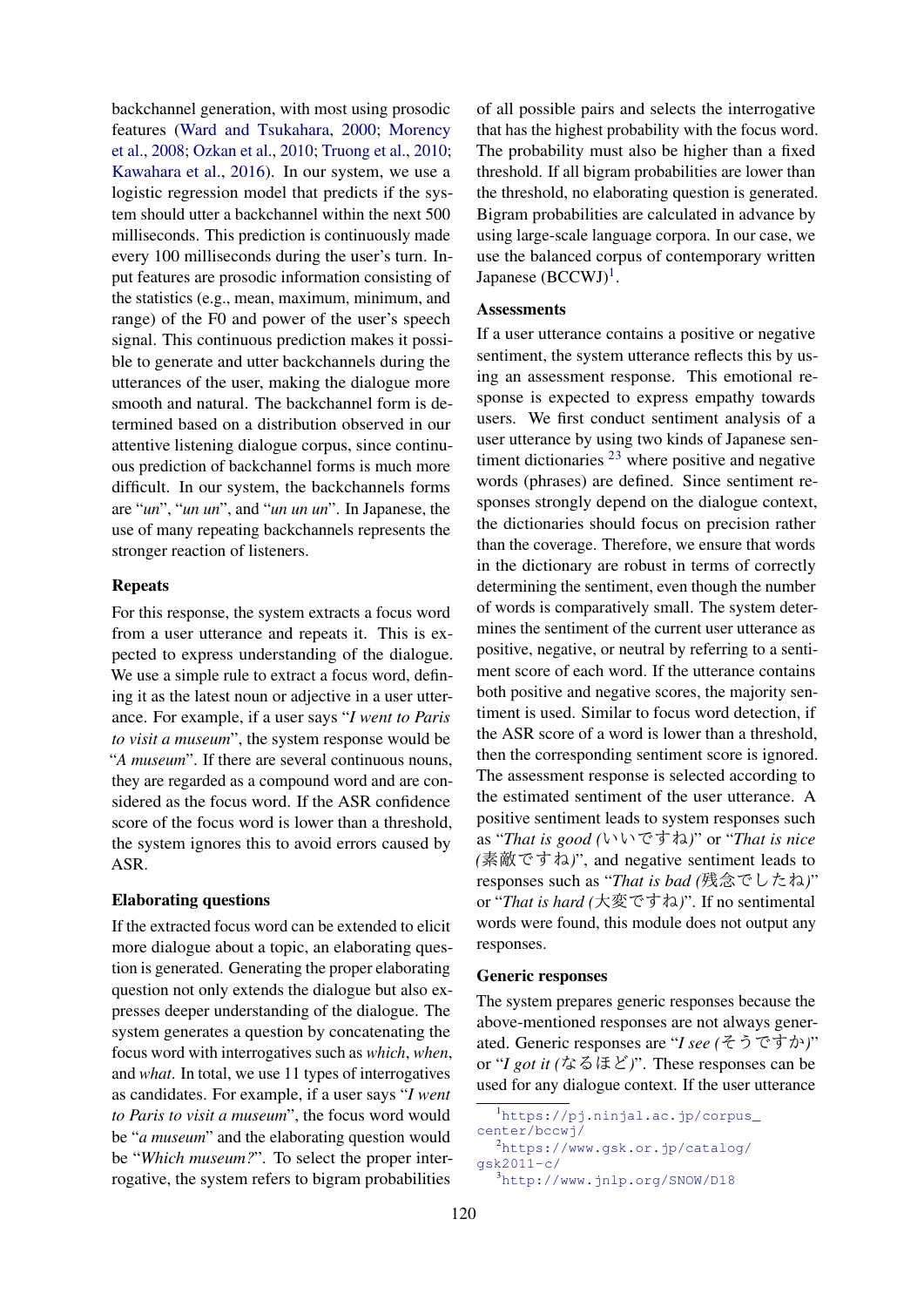is short, the system also uses a short generic response such "*Yes*  $(l \ddagger \vee)$ " to avoid system barge-in.

# Generic sentimental responses

The system also generates another type of generic response according to the sentiment of user utterances. For this response type, we use a different sentiment dictionary [\(Kobayashi et al.,](#page-8-17) [2004\)](#page-8-17) that covers a wider range of words but also expressions that might have opposing sentiments depending on the dialogue context. We designed generic sentimental responses where the surface form is the same as those of the generic responses but the prosodic pattern changes according to the estimated sentiment. By generating these responses, the system can reduce the risk of a linguistic breakdown (since they don't explicitly use an emotional linguistic response) but also express empathy towards users through prosody.

# Backup questions

If a user stays silent longer than a specific amount of time (four seconds in the current system), the system generates one of several backup questions. The questions are defined in advance according to the theme of the user's talk. For example, if the theme is *traveling*, a backup question is "*Where did you go after that?*".

# Response selection

Since the above-mentioned modules generate several response candidates, it is important for this attentive listening system to select the proper one among them. Backchannels are uttered during the user's turn, so this module works independently from the others. Backup questions are triggered by a longer pause so that this module is also independent. For the other response types, we designed a priority system as depicted in Figure [2.](#page-1-1) The system will respond using the highest priority response type which can be generated given the user's utterance. The priority order is based on how likely it is to generate the response type. For example, assessments use a limited dictionary so it is less likely that a user utterance will generate these kinds of responses than the other response types. On the other hand, generic responses can be used without any modeling so will inevitably be required if no other valid response type can be generated..

# 2.3 Turn taking

Turn-taking is an important feature of attentive listening, since we want to strike a balance between

reducing barge-in from the system and allowing the system to interject during the dialogue. A simple approach in a basic spoken dialogue system is to wait until the user has been silent for a set period of time before the system can take the turn. However, this requires fine tuning and is usually inflexible.

We implement a machine learning turn-taking model that uses the ASR result as an input and supplement this with an finite-state turn-taking machine (FSTTM) as used in previous works [\(Raux](#page-8-18) [and Eskenazi,](#page-8-18) [2009;](#page-8-18) [Lala et al.,](#page-8-19) [2018\)](#page-8-19) to determine how much silence from the user should elapse before the turn switches to the system. Utterances with a high probability of being end-of-turn are responded to quickly, while the system will wait longer if the user says utterances such as fillers or hesitations.

## 2.4 Speech synthesis

The speech synthesis in the system has been designed for android ERICA  $4$ . Since the vocabulary of backchannels, assessments, generic responses are fixed, we recorded natural speech voices and directly play them instead of using real-time synthesis. This is also because it is still difficult to synthesize these kinds of dialogue-specific utterances with a variety of prosodic patterns using current synthesis techniques. For other responses such as repeats and elaborating questions, we can use realtime synthesis because the focus word depends on user utterances.

# 3 Dialogue experiment

We conducted a dialogue experiment to evaluate how the proposed system works with elderly people as subjects. We also investigated how the system compared when compared to attentive listening with a WOZ operator.

#### 3.1 Conditions

We recruited 20 Japanese elderly people (between 70-90 years old). A snapshot of this dialogue experiment is shown in Figure [3.](#page-4-0) Subjects were asked to talk to the android robot about two topics: "*Most memorable travel experience*" and "*Delicious food you recently ate*".

We prepared two types of systems: autonomous and WOZ. The autonomous system corresponds to the proposed attentive listening system. The WOZ

<span id="page-3-0"></span><sup>4</sup>[https://voicetext.jp/news/product/](https://voicetext.jp/news/product/151023/) [151023/](https://voicetext.jp/news/product/151023/)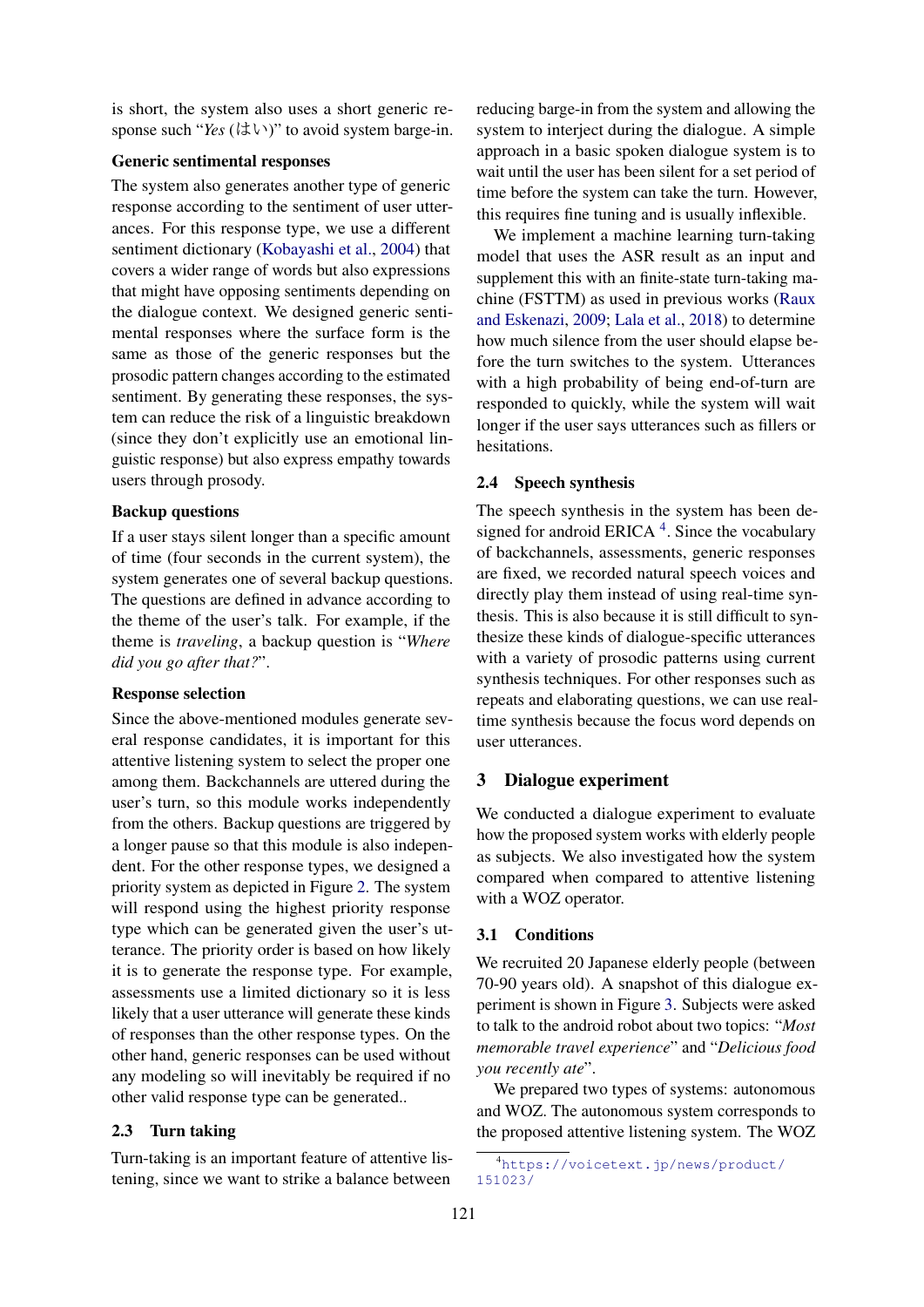<span id="page-4-0"></span>

Figure 3: Snapshot of dialogue experiment

system is the case where the robot was operated by a human operator. Each subject talked with one of the systems about one dialogue topic in one condition and then did the same with the other condition. The order of the systems and topics were randomized among the subjects. After they had talked in one of the conditions, we asked them to evaluate the system individually. Note that the average word error rate (WER) of the ASR in the autonomous system was 33.8%, which suggests that the ASR with elderly people is more difficult than those with younger people. The current dialogue experiment explores what level of dialogue can be realized in this challenging situation.

The WOZ operators were two amateur actresses and each of them attended to each dialogue. The operator was asked to use the same set of listener responses as our autonomous system but also asked to properly select the timing and type of the proper response by herself. The operator spoke directly into a microphone and the voice was played via a speaker nearby ERICA, so this dialogue seemed to be natural spoken dialogue. Although the operators' voices were different from those of the speech synthesis, we asked the operators to imitate ERICA's synthesized voice as much as possible.

The dialogue time was set at seven minutes for each conversation. Our experimental trials determined this time as the longest where the autonomous system can continue with the dialogue before it becomes too repetitive. In the autonomous system, when the dialogue time passes seven minutes and the system takes the turn, the system says a fixed phrase to end the dialogue. The same rule was imposed on the WOZ operators.

<span id="page-4-1"></span>Table 1: Total frequencies (per session) of each response type in the proposed system

| Response type                 | Frequency   |  |
|-------------------------------|-------------|--|
| <b>Backchannels</b>           | 1,601(80.1) |  |
| Repeats                       | 90(4.5)     |  |
| Elaborating questions         | 16(0.8)     |  |
| Assessments                   | 45(2.3)     |  |
| Generic sentimental responses | $62$ (3.1)  |  |
| Generic responses             | 325 (16.3)  |  |
| <b>Backup</b> questions       | 12(0.6)     |  |

# 3.2 Evaluation on utterances of autonomous system

At first, we analyzed the distribution of response types uttered by the autonomous system. The distribution is reported in Table [1.](#page-4-1) It can be seen that all the response types could be generated in the autonomous system. As we expected, many system utterances consisted of backchannels and generic responses. On average, repeats were uttered about 4-5 times per dialogue, and elaborating questions were uttered just once, assessments were uttered about twice and generic sentimental responses were uttered about three times. This distribution will also be compared with those of the WOZ system in the later analysis.

We also evaluated each system response manually in an offline manner. In this evaluation, three criteria were considered: (1) *no error*, (2) *reaction*, and (3) *appropriate*.

The first criterion, *no error*, validates the extracted focus word. If the uttered focus word is contained in the context of user utterances and is not strange (e.g., unused words in the human dialogue), the system response was marked as accepted, otherwise rejected. The target types of responses were repeats and elaborating questions. This criterion was used to detect linguistic errors of system utterances caused by ASR or language processing errors.

The second criterion, *reaction*, focuses on the subjects' reactions after the system utterances. The reaction of the subjects to system utterances is also important for evaluation. The target types of responses were repeats, elaborating questions, and assessments. For repeats and assessments, if a subject said a positive reaction such as "*Yeah*" after a system response, the response was accepted. For elaborating questions, if a subject answered the system question the question was accepted.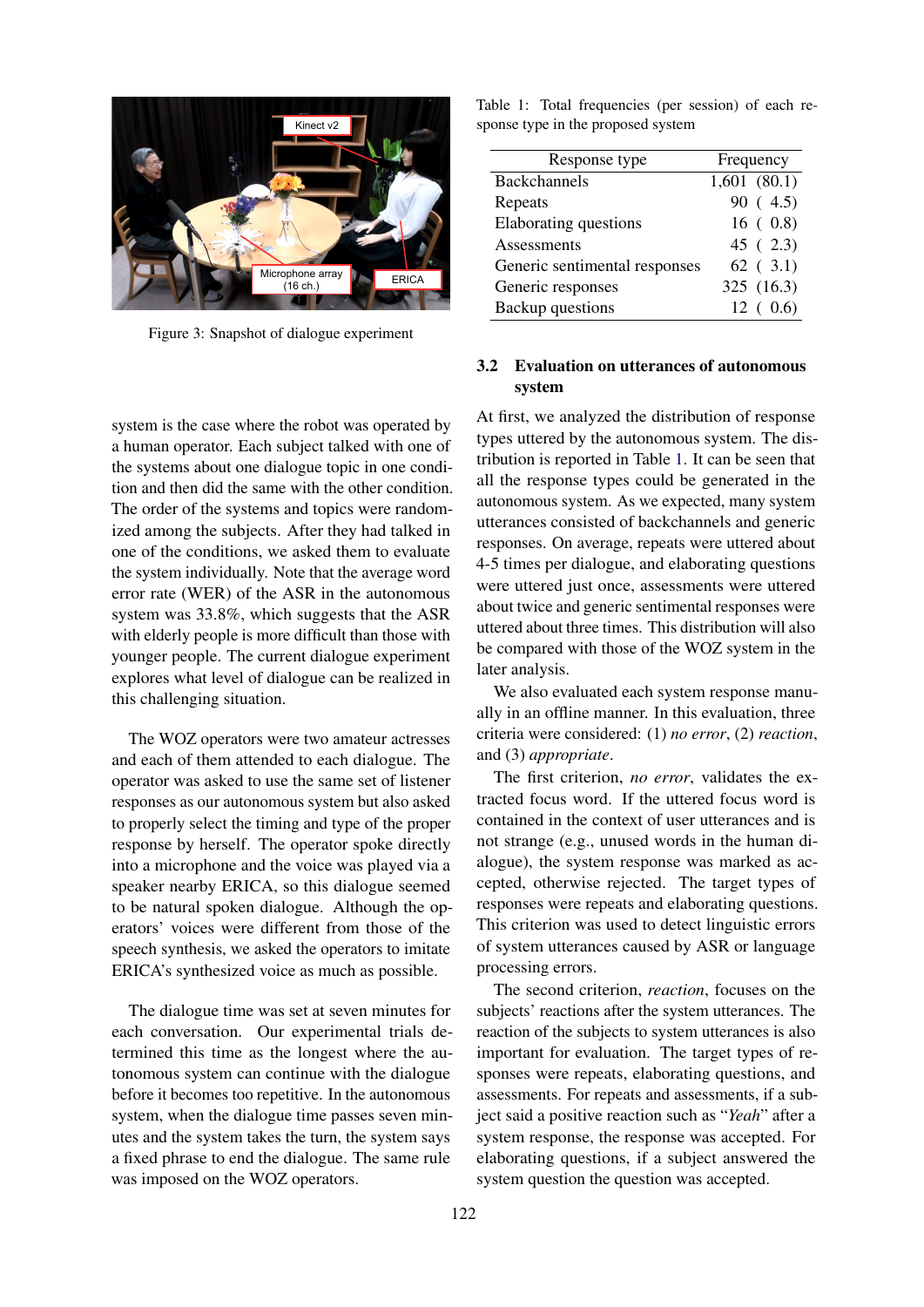<span id="page-5-0"></span>Table 2: Offline evaluation on each system utterance (*No error* means the correctness of the language processing on the surface level. *Reaction* means the positive reaction of the user after the system utterance. *Appropriate* represents the appropriateness of the system utterance as effective listener responses.)

|                               | $(1)$ No error   |           | (2) Reaction      |            |                   | (3) Appropriate  |  |
|-------------------------------|------------------|-----------|-------------------|------------|-------------------|------------------|--|
| Response type                 | YES              | NO.       | YES               | NO         | YES               | NO               |  |
| Repeats                       | 83               |           | 79                |            | 57                | 33               |  |
| Elaborating questions         | 16               |           | 13                |            |                   |                  |  |
| Assessments                   |                  |           | 32                | 13         | 31                | 14               |  |
| Generic sentimental responses | -                | ۰         |                   |            | 25                | 37               |  |
| Total                         | 99<br>$(93.4\%)$ | $(6.6\%)$ | 124<br>$(82.1\%)$ | $(17.9\%)$ | 124<br>$(58.2\%)$ | 89<br>$(41.8\%)$ |  |

The third criterion, *appropriate*, validates appropriateness as listener responses. The target types of responses were repeats, elaborating questions, assessments, and generic sentimental responses. Since this criterion seems to be the most important but subjective, we defined the detailed criterion for each type of response as follows. For repeats, if there is another focus word that is clearly more adequate than the used one or there is no focus word in the dialogue context, the repeat response is rejected. For elaborating questions, the same criterion of repeats is firstly applied. Additionally, if the combination of the interrogative and focus word is strange or the elaborating question itself is strange, the question is rejected. For assessments, if the estimated sentiment is the opposite or the sentiment of a user utterance is neutral rather than positive or negative, the assessment response is rejected. For generic sentimental responses, if the estimated sentiment is the opposite or the sentiment of a user utterance is clearly neutral, the response is rejected. Although this criterion was expected to be the most strict, most of the utterances of the WOZ system were accepted as we observed the dialogue. Therefore, this criterion is needed to reveal the future work.

We conducted a manual evaluation of the above three criteria by two evaluators who checked their results with each other. The evaluation result is reported in Table [2.](#page-5-0) For the first criterion, *no error*, most of the responses were accepted. This means that uttered responses did not elicit linguistic errors. For the second criterion, *reaction*, about 80 percent of the system responses elicited positive reactions from the subjects. This result is good because it shows that many utterances were understood by the subjects. For the third criterion, *appropriate*, more than half of the responses were accepted. Excluding generic sentimental responses, two thirds

of responses were accepted. In summary, most of the uttered responses were acceptable on the surface level and were also reacted to by the subjects. On the other hand, nearly half of them left room for improvement by considering a strict level of appropriateness for attentive listening.

We introduce some real examples on the evaluation of the third criterion. The dialogues were done in Japanese so the following is the English translation together with the original Japanese utterances (not the ASR results). E and S represent ERICA and subject utterances respectively.

The following two examples are accepted repeats.

- S: This talk is about something 35 years ago. (今から35年くらい前の話ですね。)
- E: 35 years. (35年ですか。)
- S: I got on the plane, but we had to wait for one hour. (飛行機に乗ったんですけど、その飛行 <sup>機</sup>の中で一時間ほど待たせられて。)
- E: One hour. (一時間ですか。)

The following example was rejected.

- S: The travel to there still remains in my heart. (そこへ行った旅行がとても心に残って います。) E: Heart. (心ですか。)
- 

In this case, there is no focus word in the user utterance so assessments or generic responses would be more appropriate.

The following examples are accepted elaborating questions.

S: Considering side menus, she makes delicious cakes for me.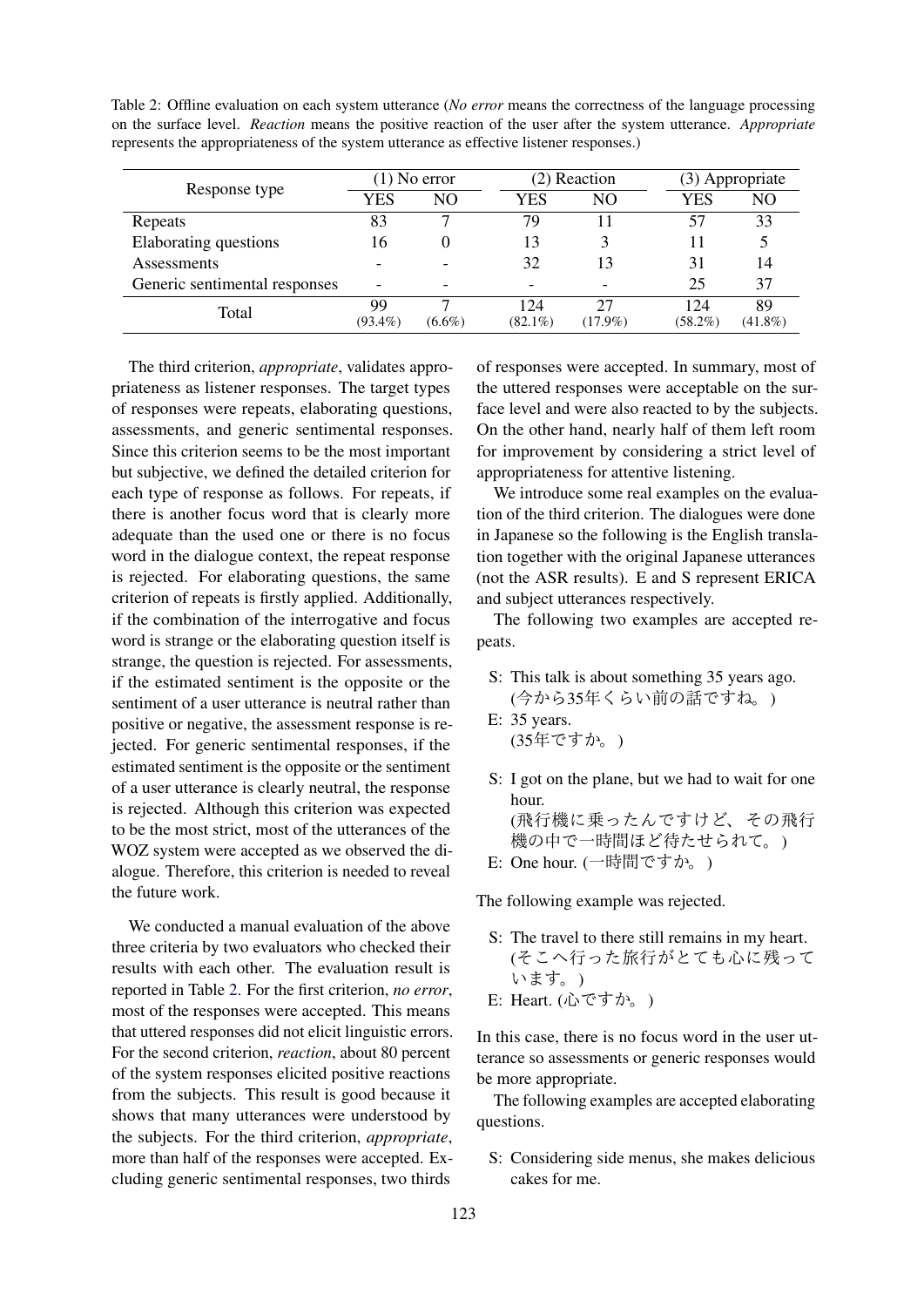|                              | Question item                                      | Autonomous                          | <b>WOZ</b>  | $p$ -value |  |
|------------------------------|----------------------------------------------------|-------------------------------------|-------------|------------|--|
|                              | (Robot behaviors)                                  |                                     |             |            |  |
| Q1                           | The words uttered by the robot were natural        | 5.0(1.6)                            | 5.9(0.9)    | $.003**$   |  |
| Q2                           | The robot responded with good timing               | 4.8(1.4)                            | 5.6(1.3)    | $.022 *$   |  |
| Q <sub>3</sub>               | The robot responded diligently                     | 5.5(0.7)                            | 5.8(1.0)    | $.005**$   |  |
| Q4                           | The robot's reaction was like a human's            | 4.4(1.3)                            | 5.2(1.3)    | $.008**$   |  |
| Q <sub>5</sub>               | The robot's reaction adequately encouraged my talk | 5.0(1.4)                            | 5.2(0.9)    | .359       |  |
| Q <sub>6</sub>               | The frequency of the robot's reaction was adequate | 5.1(1.1)                            | 5.4(1.1)    | .232       |  |
|                              | (Impression on the robot)                          |                                     |             |            |  |
| Q7                           | I want to talk with the robot again                | 4.6(1.3)                            | 5.4(1.5)    | $.005**$   |  |
| Q8                           | The robot was easy to talk with                    | 4.9(1.3)                            | 5.4(1.2)    | .116       |  |
| Q <sub>9</sub>               | I felt the robot is kind                           | 4.7(1.4)                            | 5.6(1.2)    | $.004**$   |  |
| Q10                          | The robot listened to the talk seriously           | 5.6(1.1)                            | 6.0(1.1)    | $.072 +$   |  |
| Q11                          | The robot listened to the talk with focus          | 5.6(1.1)                            | 5.7(1.1)    | .681       |  |
| Q12                          | The robot listened to the talk actively            | 5.4(1.3)                            | 5.6(1.1)    | .385       |  |
| Q13                          | The robot understood the talk                      | 5.0(1.1)                            | 5.9(1.4)    | $.002**$   |  |
| Q14                          | The robot showed interest for the talk             | 5.2(1.3)                            | 5.8(1.2)    | .028 $*$   |  |
| Q15                          | The robot showed empathy towards me                | 5.1(1.4)                            | 5.8(1.0)    | $.015*$    |  |
| Q <sub>16</sub>              | I think the robot was being operated by a human    | 3.3(1.3)                            | 2.9(1.1)    | .286       |  |
| Q17                          | The robot was good at taking turns                 | 4.5(1.1)                            | 4.8 $(1.3)$ | .209       |  |
| (Impression on the dialogue) |                                                    |                                     |             |            |  |
| Q18                          | I was satisfied with the dialogue                  | 4.6(1.5)                            | 5.3(1.5)    | $.012*$    |  |
| Q19                          | The exchange in the dialogue was smooth            | 4.6(1.4)                            | 5.3(1.4)    | $.002**$   |  |
|                              |                                                    | $(+ p < .1, * p < .05, ** p < .01)$ |             |            |  |

Table 3: Average scores (standard deviations) on subjective evaluation and t-test results ( $n = 20$ )

(副食物を考えて、おいしいケーキを<sup>作</sup> ってくれます。)

E: What cakes? (どんなケーキですか?)

- S: I stayed in Shilla hotel, a big hotel in Seoul. (ソウルの新羅ホテルってね、大きなホ テルでそこで泊まりましたけどね。)
- E: What hotel? (どんなホテルですか?)

The following is a rejected sample.

- S: I put radish inside a pot. (大根の中だけお鍋に入れて。)
- E: Which pot? (どのお鍋ですか?)

In this case, the pot seems not to be the focus word in the dialogue context and should not be elaborated upon as the next dialogue topic.

The following example is an accepted assessment.

S: I ate many dishes and visited many places, so I really enjoyed the time. (いろんなものを食べたり見たりしてそ れは楽しい時が過ごせました。)

E: That is good. (いいですね。)

The following is a rejected sample.

S: She gets angry if I do not start to eat while it is still hot.

(温かいうちに食べないと怒ります。)

E: That is bad. (残念でしたね。)

In this case, although there is actually negative word *angry*, the user was just introducing his family and the sentiment of this utterance seems to be neutral.

#### 3.3 Comparison with WOZ system

We compared the autonomous system with the WOZ system in order to investigate how much it could match that of a human. Table [4](#page-7-0) reports the average scores on the subjective evaluation. The question items consist of three categories: robot behavior, impression of the robot, and impression of the dialogue. The subjects evaluated each question item in the 7-point scale from 1 to 7. Overall the evaluated scores were higher than the middle point (4), meaning the autonomous system was given a positive evaluation.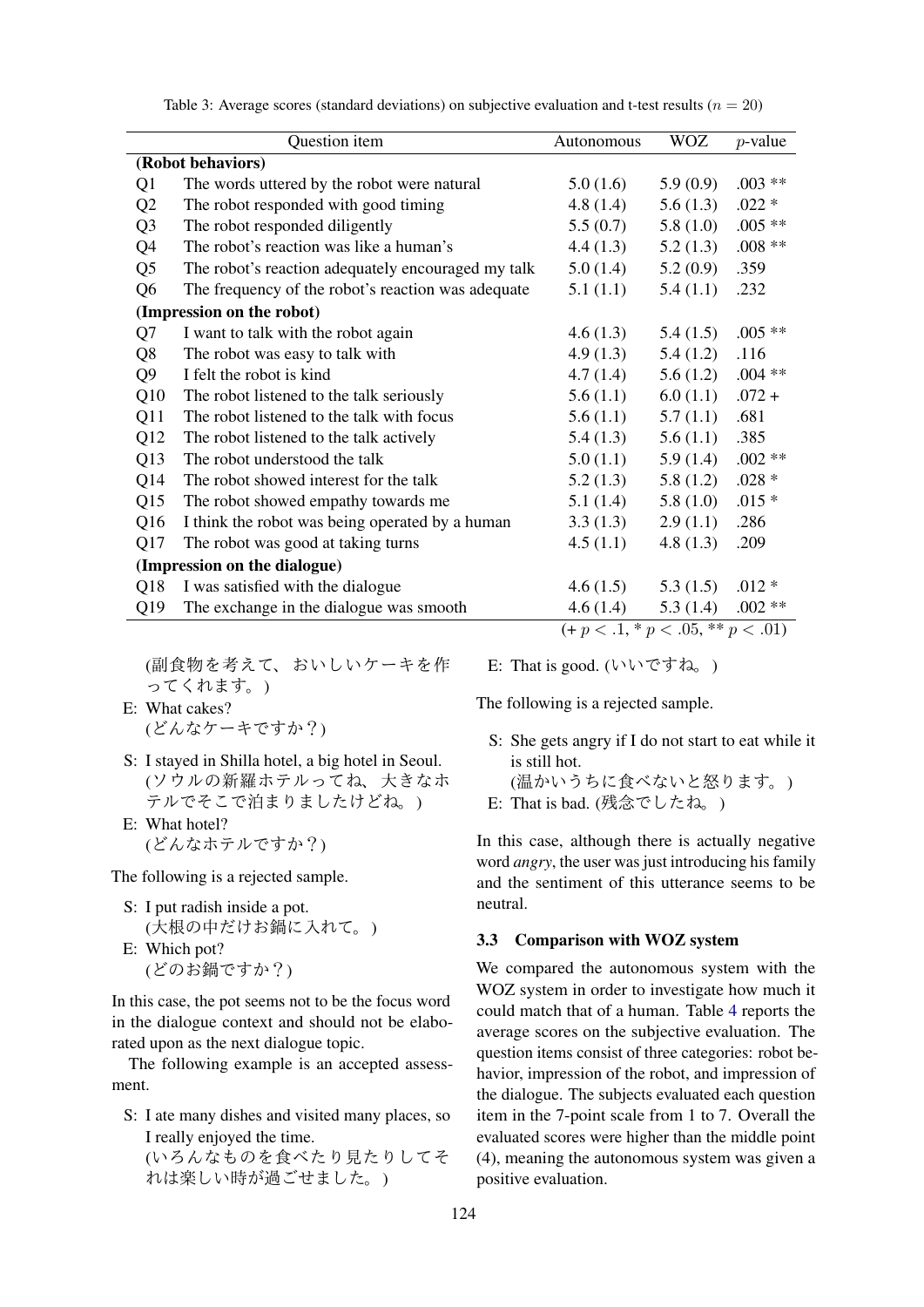| Analyzed behavior                             | Autonomous |                                | WOZ |              | $p$ -value                       |
|-----------------------------------------------|------------|--------------------------------|-----|--------------|----------------------------------|
| Subject's utterance time / min.               |            | 38.3 (5.5) 37.5 (5.9) .287     |     |              |                                  |
| Number of uttered words / min.                |            | 107.5 (19.1) 112.0 (23.1) .177 |     |              |                                  |
| Unique number of uttered words / min.         |            |                                |     |              | 29.0 $(4.4)$ 32.6 $(5.1)$ .003** |
| Number of uttered content words / min.        |            | $53.2 \quad (9.8)$             |     | 55.6 (12.3)  | .220                             |
| Unique number of uttered content words / min. |            | $23.3 \quad (4.1)$             |     | $26.3$ (4.4) | $.008**$                         |
|                                               |            |                                |     |              | $(** p < .01)$                   |

<span id="page-7-0"></span>Table 4: Average values (standard deviation) on the analysis of the subjects' utterances and results of t-test

We conducted a paired t-test on each question item between the autonomous and WOZ systems  $(n=20)$ . In the first category, significant differences were observed from Q1 to Q4, but no significant differences were observed in Q5 and Q6. This means that the subjects could perceive the difference in ERICA's utterances between the autonomous and WOZ systems. However, from Q5, there was no clear difference in encouraging the subjects' talk. From Q6, the frequency of listener responses was natural even in the autonomous system.

In the second category, significant differences were observed in questions Q7, Q9, Q13, Q14, and Q15. Interestingly, although there is no significant difference in the listening attitude (Q10, Q11, Q12), significant differences were observed in the items of dialogue understanding (Q13), showing interest (Q14), and empathy towards the user (Q15). This means that the proposed system achieved basic listening skills as well as a human operator, but there is room for improvement on sophisticated skills.

In the third category, impression on the dialogue, scores of both items had significant differences. It is expected that improving the above-mentioned items (e.g., Q13, Q14, Q15) leads to improvement on the impression of this dialogue.

We also analyzed the subjects' utterances as reported in Table [4.](#page-7-0) These measurements provide objective scores on how much the systems encouraged the subjects' talk. To count the number of words, word segmentation is required in the Japanese language so we used a public tool  $5$ . Content words were defined as nouns, verbs, adjectives, adverbs, and conjunctions. From our result, the numbers of uttered words and content words were not different between the autonomous and WOZ systems. Interestingly, the unique numbers of uttered words and content words were significantly different, meaning the human operators could elicit a wider variety of lexical content than the autonomous system.

<span id="page-7-2"></span>Table 5: Total frequencies (per session) of each response type uttered by the WOZ operators

| Response type         | Frequency |        |
|-----------------------|-----------|--------|
| <b>Backchannels</b>   | 1,573     | (78.7) |
| Repeats               | 48        | (2.4)  |
| Elaborating questions | 13        | (0.7)  |
| Assessments           | 126       | (6.3)  |
| Generic responses     | 259       | (13.0) |
| Backup questions      | 3         | (0.2)  |
| )thers                |           | 1.4)   |

Finally, we analyzed the distribution of listener responses in the WOZ system, as reported in Table [5.](#page-7-2) Note that generic sentimental responses are included in generic responses because it is hard to distinguish them when they are said by the WOZ operator. Compared with the case of the autonomous system reported in Table [1,](#page-4-1) assessments were used more by the human operators. Furthermore, the number of repeats was smaller in the WOZ system. This difference can be reflected in the design of the priority order of response types shown in Figure [2.](#page-1-1)

# 4 Conclusion

In this work, we described the implementation of an attentive listening system for the android ERICA. We discussed details of the system including how it generates various response types based on the user's utterance. Furthermore, we conducted a user study to investigate the performance of the system compared to one operated by a WOZ operator. We found that the proposed system could match the WOZ system in terms of perceived basic listening skills, but was outperformed by the human for more sophisticated skills such as displaying empathy.

## Acknowledgments

This work was supported by JST ERATO Grant number JPMJER1401 and JSPS KAKENHI Grant number JP19H05691.

<span id="page-7-1"></span><sup>5</sup><https://taku910.github.io/mecab>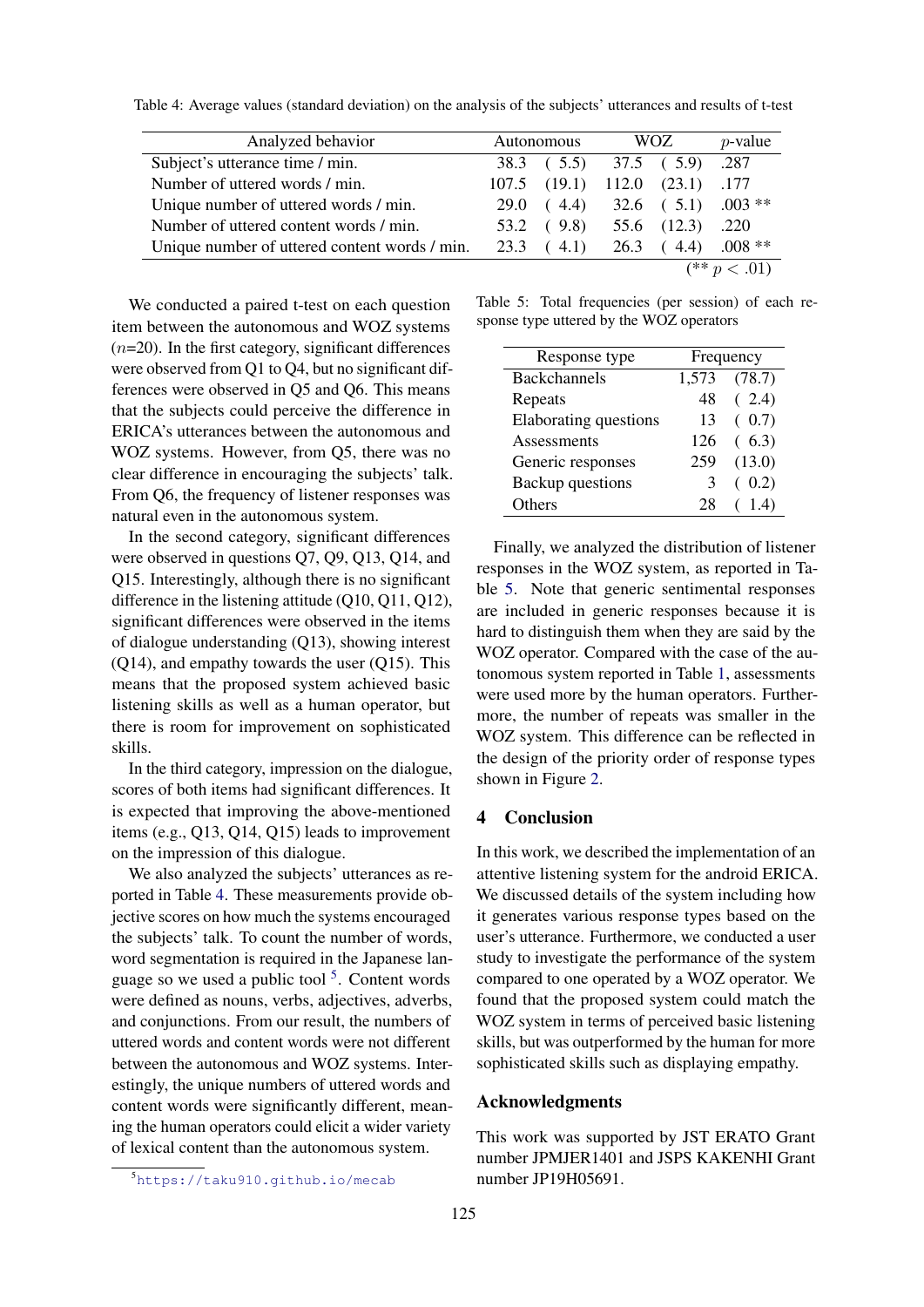#### References

- <span id="page-8-11"></span>David DeVault, Ron Artstein, Grace Benn, Teresa Dey, Ed Fast, Alesia Gainer, Kallirroi Georgila, Jon Gratch, Arno Hartholt, Margaux Lhommet, Gale Lucas, Stacy Marsella, Fabrizio Morbini, Angela Nazarian, Stefan Scherer, Giota Stratou, Apar Suri, David Traum, Rachel Wood, Yuyu Xu, Albert Rizzo, and Louis P. Morency. 2014. SimSensei Kiosk: A virtual human interviewer for healthcare decision support. In *International Conference on Autonomous Agents and Multi-agent Systems (AA-MAS)*, pages 1061–1068.
- <span id="page-8-0"></span>Dylan F. Glas, Takashi Minato, Carlos T. Ishi, Tatsuya Kawahara, and Hiroshi Ishiguro. 2016. ERICA: The ERATO intelligent conversational android. In *International Symposium on Robot and Human Interactive Communication (RO-MAN)*, pages 22–29.
- <span id="page-8-12"></span>Sangdo Han, Jeesoo Bang, Seonghan Ryu, and Gary Geunbae Lee. 2015. Exploiting knowledge base to generate responses for natural language dialog listening agents. In *Annual SIGdial Meeting on Discourse and Dialogue (SIGDIAL)*, pages 129– 133.
- <span id="page-8-1"></span>Koji Inoue, Kohei Hara, Divesh Lala, Shizuka Nakamura, Katsuya Takanashi, and Tatsuya Kawahara. 2019. A job interview dialogue system with autonomous android ERICA. In *International Workshop on Spoken Dialog System Technology (IWSDS)*.
- <span id="page-8-4"></span>Koji Inoue, Pierrick Milhorat, Divesh Lala, Tianyu Zhao, and Tatsuya Kawahara. 2016. Talking with ERICA, an autonomous android. In *Annual SIGdial Meeting on Discourse and Dialogue (SIGDIAL)*, pages 212–215.
- <span id="page-8-9"></span>Crlos T. Ishi, Chaoran Liu, Jani Even, and Norihiro Hagita. 2016. Hearing support system using environment sensor network. In *International Conference on Intelligent Robots and Systems (IROS)*, pages 1275–1280.
- <span id="page-8-13"></span>Martin Johansson, Tatsuro Hori, Gabriel Skantze, Anja Höthker, and Joakim Gustafson. 2016. Making turntaking decisions for an active listening robot for memory training. In *International Conference on Social Robotics (ICSR)*, pages 940–949.
- <span id="page-8-7"></span>Tatsuya Kawahara. 2019. Spoken dialogue system for a human-like conversational robot ERICA. In *International Workshop on Spoken Dialog System Technology (IWSDS)*.
- <span id="page-8-16"></span>Tatsuya Kawahara, Takashi Yamaguchi, Koji Inoue, Katsuya Takanashi, and Nigel G. Ward. 2016. Prediction and generation of backchannel form for attentive listening systems. In *INTERSPEECH*, pages 2890–2894.
- <span id="page-8-17"></span>Nozomi Kobayashi, Kentaro Inui, Yuji Matsumoto, Kenji Tateishi, and Toshikazu Fukushima. 2004. Collecting evaluative expressions for opinion extraction. In *International Joint Conference on Natural Language Processing (IJCNLP)*, pages 596–605.
- <span id="page-8-19"></span>Divesh Lala, Koji Inoue, and Tatsuya Kawahara. 2018. Evaluation of real-time deep learning turn-taking models for multiple dialogue scenarios. In *International Conference on Multimodal Interaction (ICMI)*, pages 78–86.
- <span id="page-8-3"></span>Divesh Lala, Koji Inoue, and Tatsuya Kawahara. 2019. Smooth turn-taking by a robot using an online continuous model to generate turn-taking cues. In *International Conference on Multimodal Interaction (ICMI)*, pages 226–234.
- <span id="page-8-2"></span>Divesh Lala, Koji Inoue, Pierrick Milhorat, and Tatsuya Kawahara. 2017a. Detection of social signals for recognizing engagement in human-robot interaction. In *AAAI Fall Symposium on Natural Communication for Human-Robot Collaboration*.
- <span id="page-8-5"></span>Divesh Lala, Pierrick Milhorat, Koji Inoue, Masanari Ishida, Katsuya Takanashi, and Tatsuya Kawahara. 2017b. Attentive listening system with backchanneling, response generation and flexible turn-taking. In *Annual SIGdial Meeting on Discourse and Dialogue (SIGDIAL)*, pages 127–136.
- <span id="page-8-6"></span>Pierrick Milhorat, Divesh Lala, Koji Inoue, Tianyu Zhao, Masanari Ishida, Katsuya Takanashi, Shizuka Nakamura, and Tatsuya Kawahara. 2019. A conversational dialogue manager for the humanoid robot ERICA. In *Advanced Social Interaction with Agents*, pages 119–131. Springer.
- <span id="page-8-14"></span>Louis P. Morency, Iwan De Kok, and Jonathan Gratch. 2008. Predicting listener backchannels: A probabilistic multimodal approach. In *International Conference on Intelligent Virtual Agents (IVA)*, pages 176–190.
- <span id="page-8-8"></span>Masataka Okubo, Hidenobu Sumioka, Soheil Keshmiri, and Hiroshi Ishiguro. 2018. Intimate touch conversation through teleoperated android: Toward enhancement of interpersonal closeness in elderly people. In *International Symposium on Robot and Human Interactive Communication (RO-MAN)*, pages 23–28.
- <span id="page-8-15"></span>Derya Ozkan, Kenji Sagae, and Louis P. Morency. 2010. Latent mixture of discriminative experts for multimodal prediction modeling. In *Annual Meeting of the Association for Computational Linguistics (ACL)*, pages 860–868.
- <span id="page-8-18"></span>Antoine Raux and Maxine Eskenazi. 2009. A finitestate turn-taking model for spoken dialog systems. In *North American Chapter of the Association for Computational Linguistics (NAACL)*, pages 629– 637.
- <span id="page-8-10"></span>Marc Schröder, Elisabetta Bevacqua, Roddy Cowie, Florian Eyben, Hatice Gunes, Dirk Heylen, Mark ter Maat, Gary McKeown, Sathish Pammi, Maja Pantic, Catherine Pelachaud, Björn Schuller, Etienne de Sevin, Michel Valstar, and Martin Wöllmer. 2012. Building autonomous sensitive artificial listeners. *IEEE Transaction on Affective Computing*, 3(2):165–183.